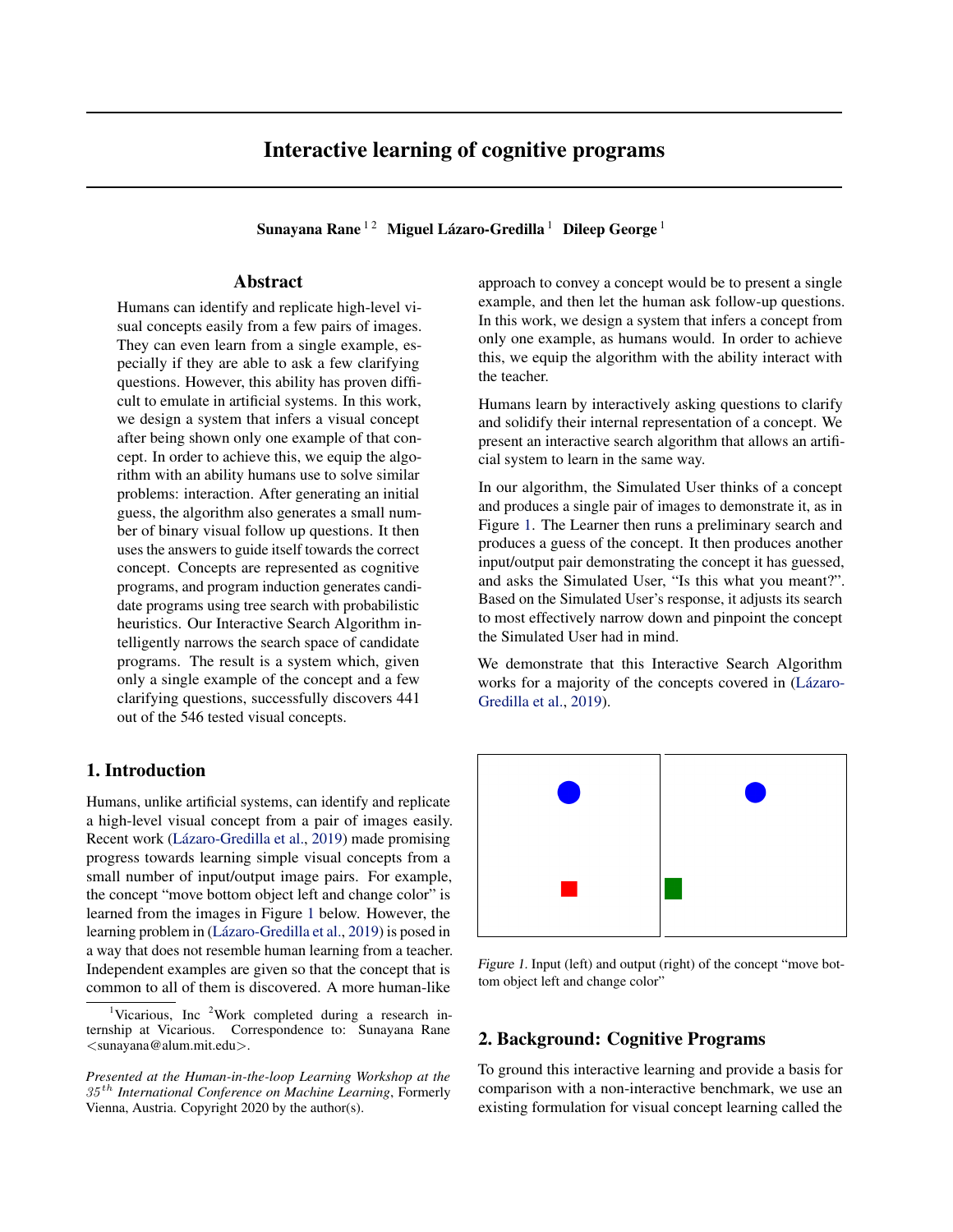

Figure 2. VCC architecture and program execution examples. Adapted with permission from (Lázaro-Gredilla et al., [2019\)](#page-5-0).

robots to learn simple visual concepts from 10 input/output robots to learn simple visual concepts from 10 input/output<br>image pairs. The VCC consists of several important pieces that come together from cognitive science principles, in-cluding image schemas (Mandler & Cánovas, [2014\)](#page-5-0), deictic mechanisms [\(Ballard et al.,](#page-5-0) [1997\)](#page-5-0), perceptual symbol sys-the finder world to the spatial arrangement of the spatial arrangement of the spatial arrangement of the spatial arrangement of the spatial arrangement of the spatial routines [\(Ullman\)](#page-5-0), and mental tems (Darsarou, 1999), visual routines (Cinital), and field imagery (Roelfsema  $\&$  de Lange, [2016\)](#page-5-0). These principles inspired the VCC's modules, including a visual hierarchy, attention mechanism, an imagination blackboard and a controller. These are designed to simplify the task of program induction (concept learning) from examples. Visual Cognitive Computer (VCC) (Lázaro-Gredilla et al., that a heuristic search that factorizes the different of [2019\)](#page-5-0). In the original work, this architecture was tested on

 $\frac{1}{2}$  surface of table, and they surface of the table, and they stop moving when they stop moving when they stop  $\frac{1}{2}$ VCC contains an instruction set, as shown in Figure 2. In this framework a concept is represented as a series of instructions from that set, also known as a cognitive program. These instructions encode a concept that can be run on any input image, producing a resulting output image in which the concept has been applied. For instance, a very simple concept could be "Move the green object to the right until it touches another object".  $\mathcal{S}$  shows a simple, manually written comparison comparison comparison comparison for a simple program for a simple program for a simple program for a simple program for a simple program for a simple program for a sim

When framed as such, concept learning is represented by program induction [\(Overlan et al.,](#page-5-0) 2017; [Gulwani et al.,](#page-5-0) [2015\)](#page-5-0). Program induction, in turn, becomes a search for a sequence of instructions that encapsulates and can reproduce the concept on a variety of inputs. Thus program induction  $\frac{1}{2}$  hecomes a tree-search problem becomes a tree-search problem.

The original VCC work applied a naive version of the explore-compress framework [\(Dechter et al.,](#page-5-0) 2013), making explore-compress framework (Dechter et al., 2013), making it slow when trying to discover more sophisticated concepts (which translated into longer programs and therefore, deeper search) Later work (Sawyer et al. 2020) showed deeper search). Later work [\(Sawyer et al.,](#page-5-0) [2020\)](#page-5-0) showed of magnitude. These heuristics make the search tractable for concepts that were not possible before. The explorecompress framework alternates between building a model based on the programs that it has discovered so far and EVER OF THE PROBLEM SHIP CONCEPTS IS THE MELTICAL SET OF THE SECOND SET OF THE MELTICAL SET OF THE MELTICAL SET OF THE MELTICAL SET OF THE MELTICAL SET OF THE MELTICAL SET OF THE MELTICAL SET OF THE MELTICAL SET OF THE MEL In the programs representing a concept in order that is called the model.  $W = VCG1$  is the correction of the correct output in the VCC with  $W = VCG1$  with the VCC with the VCC with the VCC with the VCC with the VCC with the VCC with the VCC with the VCC with the VCC with the VCC with the VCC with t The VCC begins with a warm-up run to train the model on a bootstrap set. These heuristics are also incorporated into our own Interactive Search Algorithm. They are explained in detail in (Lázaro-Gredilla et al., [2019\)](#page-5-0), and include: that a heuristic search that factorizes the different objects that appear in a scene provided speedups of several orders

- 1. A Markov model that prioritizes search by learned instruction transition probabilities, so that likely candidates are explored first.
- 2. Argument prediction using a convolutional neural network for guidance.
- (34) where induction alternation alternation alternation and a complex and a com-3. Identification of subroutines.
- $t$  Domins of invalid so energy  $(s, \pi, t)$  and the distate  $\pi$ 4. Pruning of invalid programs (e.g. those that dictate a physically impossible or invalid transition).

models (neural networks) (32) about the value that the argument of each In addition to these heuristics, we also use object factorization and interaction to make the problem tractable with only one example input/output pair. We run our interactive learning search algorithm on the VCC framework to determine whether the visual concepts of the VCC framework can be learned with only one input example.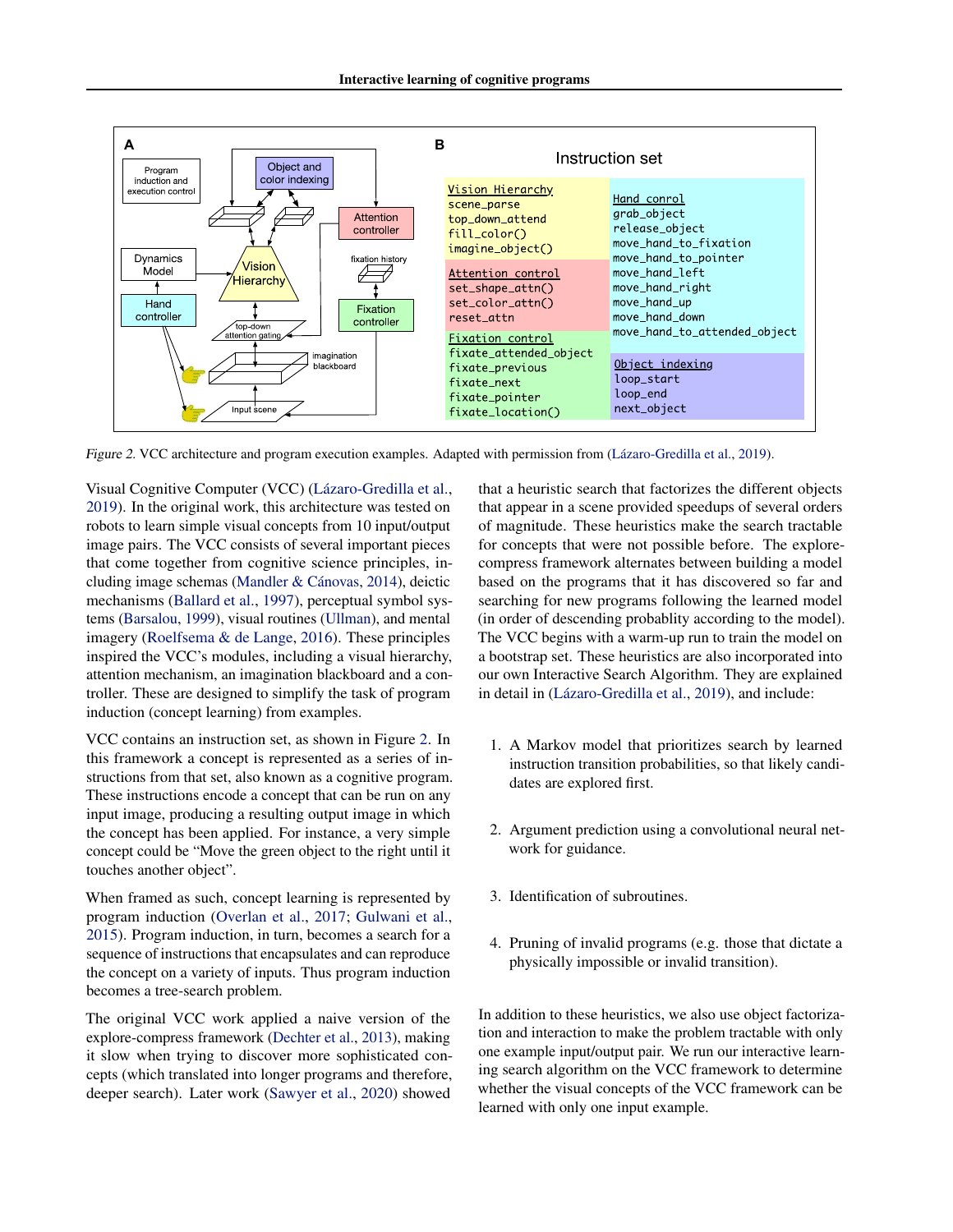# 3. Object Factorization

In order to eventually make the program induction process truly interactive with a human user, induction must run fast enough to allow interaction in real-time. We use a Simulated User in place of a human in our experiments, which incorporates this time constraint. Since the original VCCstyle program induction process is very slow, we incorporate object factorization, as described in [\(Sawyer et al.,](#page-5-0) [2020\)](#page-5-0).

Object factorization works by splitting the search process into subgoals; instead of trying to induce the entire program from scratch, we instead try to transform one object from its input state to its desired output state. Usually this transformation involves either a change in spatial coordinates, color, or both.

Object-factorized search begins with Dijkstra's algorithm, where the "distance" to a given program is the description length of the program, as calculated using the learned Markov transition matrix (Lázaro-Gredilla et al., [2019\)](#page-5-0). Therefore, the candidates with likely instruction transitions are explored first. Search is run until a program emerges which successfully solves the concept for one object. Then, a new search is begun, with this successful program as the root node for search. The fact that a program matches the transition experienced by one object in every example pair demonstrates that it represents a valid sub-concept. These sub-concepts combine into increasingly good solutions as search continues, and finally into one cohesive concept represented by one cognitive program.

Object factorization also introduces some constraints, and it is most successful when combined with program mutation – when taking a simple one-object-at-a-time approach, some additional injected variation proves to be helpful [\(Sawyer](#page-5-0) [et al.,](#page-5-0) [2020\)](#page-5-0). Program mutation works by changing (transposing, inserting, or deleting) single instructions in the candidate program. Any valid mutants that find at least as many objects as the candidate program are also taken to be candidates. Program mutation is inspired by directed evolution processes in protein engineering [\(Arnold,](#page-5-0) [1998\)](#page-5-0). The variant of program mutation we use is described in detail in [\(Sawyer et al.,](#page-5-0) [2020\)](#page-5-0). Our Interactive Search Algorithm is built on top of this strategic search process.

# 4. Interactive Search Algorithm

We have created an interactive search algorithm that allows our system to infer the concept that a user has demonstrated in a single pair of images, and replicate it successfully. At the highest level, we are performing interactive search by using the user's feedback to continually narrow down our search space.

As such, the Learner chooses to ask questions that most

effectively eliminate large sections of the search space, so that it needs the fewest number of questions to correctly infer the concept. This interactive search algorithm contains the following steps:

- 1. Given a single input and output example that the user has provided, the Learner uses program induction with object factorization to find a cognitive program that exhibits the correct behavior to generate that output from that input. This program is probably representative of that pair of images, but may not be a general solution that captures the "concept".
- 2. In order to search for a general solution, the Learner generates mutant programs. Mutant programs are slightly mutated versions of the original program, that are likely candidates for solving the general concept. We generate mutant programs by the protocol described in [\(Sawyer et al.,](#page-5-0) [2020\)](#page-5-0).
- 3. The Learner generates mutant inputs: to test how well each candidate program captures the concept, the Learner first runs it on a variety of inputs to generate sample outputs. To provide a variety of inputs, The Learner generates "mutant inputs", by incorporating variants of the original input from the Simulated User's given input/output pair. The Learner mutates the input by changing a single feature in the input image (either the color or the spatial coordinates of one or more objects).
- 4. Run candidate programs on mutant inputs, and isolate the input that best splits the programs as shown in Figure [3.](#page-3-0) In the Learner's interaction with the Simulated User, it uses the mutant input and generated output to ask the Simulated User, "Is this the concept you intended?". The answer will significantly reduce our search space.
- 5. Using the mutant input that best splits the programs, the outputs of the previous step creates branches, each with multiple programs that create the same output as shown in Figure [3.](#page-3-0) Here we define the "best" or "most even" split as the mutant input which creates the lowest standard deviation between branches (in other words, has a fairly equal number of programs in each branch). The Learner chooses the best mutant input using this criteria, then chooses a branch of this tree, and a program in that branch. It uses the mutant input and generated output from that program to interactively test whether that program generates the desired output on that mutant input (by asking the user, or in this case, the Simulated User):
	- (a) If the user responds "yes, the generated images show the correct output on the mutant input", then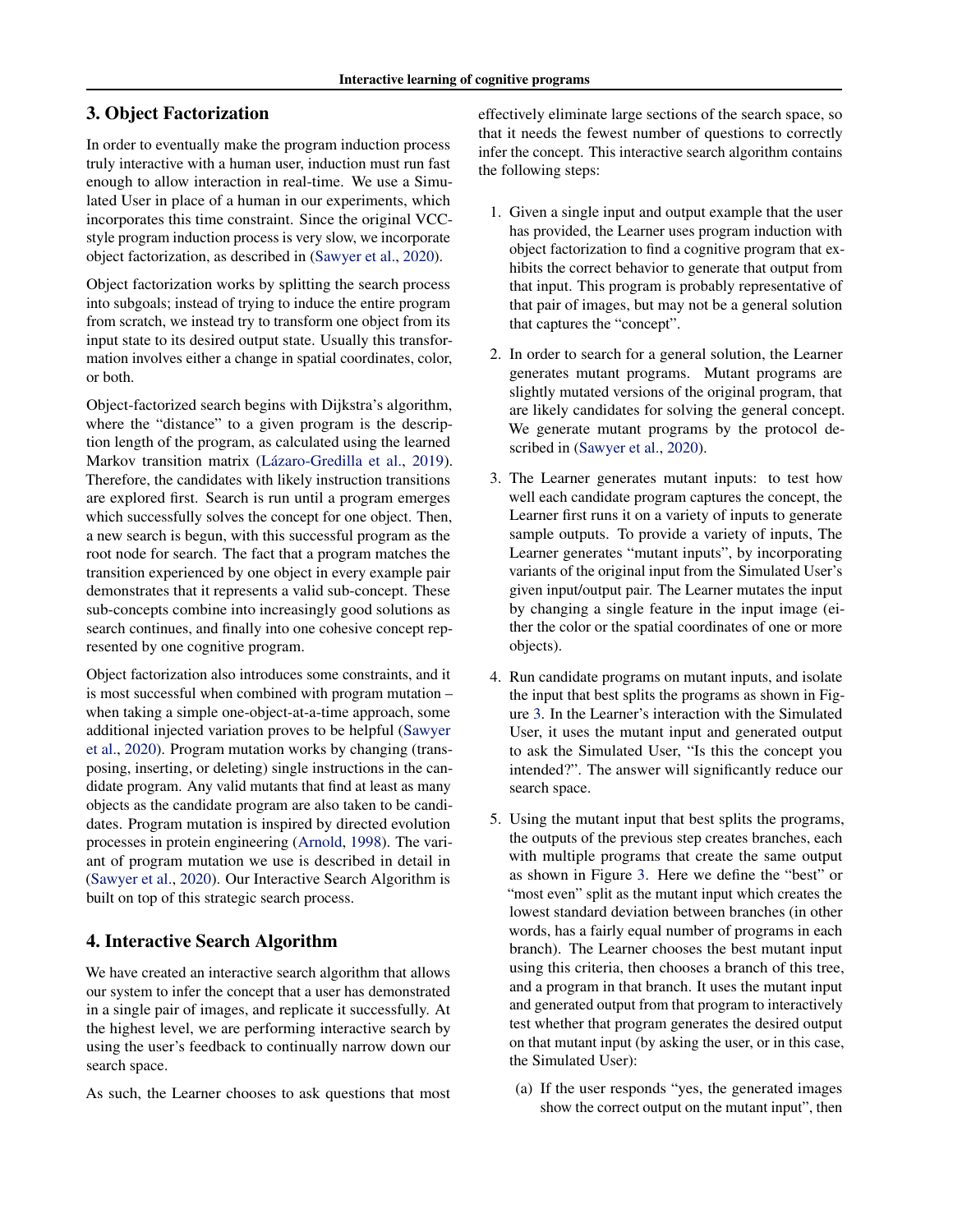<span id="page-3-0"></span>redefine your search space as ALL programs in this branch. Re-run the search recursively, from step 4.

- (b) If the user responds "no, the generated images show an incorrect output", eliminate this branch and continue by moving to the next branch, repeating step 5.
- 6. Terminate after a max depth of 30 interaction if a solution has not been found.



Figure 3. Data structure created by Interactive Search Algorithm to find the Mutant Input (MI) that most evenly splits the programs. Multiple programs often generate the same output for a given mutant input, and we can leverage this to intelligently devise a question which will eliminate an entire branch of candidate programs. MI is Mutant Input, O is Output, and P is Program.

#### 4.1. Criteria for success

In interactive search, it is important to determine the criteria for what a "successful" search is. There are two potential ways to measure this:

- 1. End search when the user thinks that our generated input/output pairs capture the concept correctly
- 2. End search when there is only one possible branch left (a group of programs that produce the same outputs), and we have eliminated the remaining branches and

programs as candidates. For this is happen, criteria 1 also has to be fulfilled.

Obviously criteria 1 is often much easier and faster to accomplish than criteria 2. However, we wanted to make sure we have generated a program that thoroughly captures the inherent human-generated concept, and does not simply fool the user into thinking it has done so. Therefore, in our evaluation, we have defined the second, more stringent criteria for success as a "sufficient solution", and present all results using that criteria. This is evident in step 5a of the protocol listed in the previous section – even if the user answers "yes" to one generated guess, we keep generating concepts and confirming with the user until we are sure. We are sure when there is only one branch left in the tree shown in Figure 3.

#### 4.2. Sufficient and True Solutions

Once the Interactive Search Algorithm finds a successful program, we also test whether this generated program truly captures the concept originally chosen by the Simulated User.

A "sufficient" solution is one where the Simulated User affirms that the new pair of images represents the intended concept, *and* the solution belongs to the only branch logically remaining in the Interactive Search Tree. Thus even our lower bound for a solution, the "sufficient" solution, is very stringent. A "true" solution goes even further – a "true" solution is one that produces the same results as the original program, on all of several thousand diverse inputs.

We test whether true solutions are found by running both the program corresponding to the originally chosen concept and the newly generated program on a diverse set of several thousand mutant inputs and testing whether the resulting output images are identical.

If the original program and the generated program both represent the same concept, then both programs should produce identical output images.

However, getting absolutely identical results on thousands of mutant inputs is also a very tall order, as small differences do not necessarily mean the concept was not captured. Due to the nature of the instruction set which comprises each program, the different between sufficient and true solutions is often very slight. In fact, both sufficient and true solutions often satisfy the verbal description of the concept (see Qualitative Results for an example). Therefore, while we do measure the number of "true" solutions that are found, criteria 2 above is a more accurate and realistic metric for whether a solution is valid (especially in comparison to human concept learning).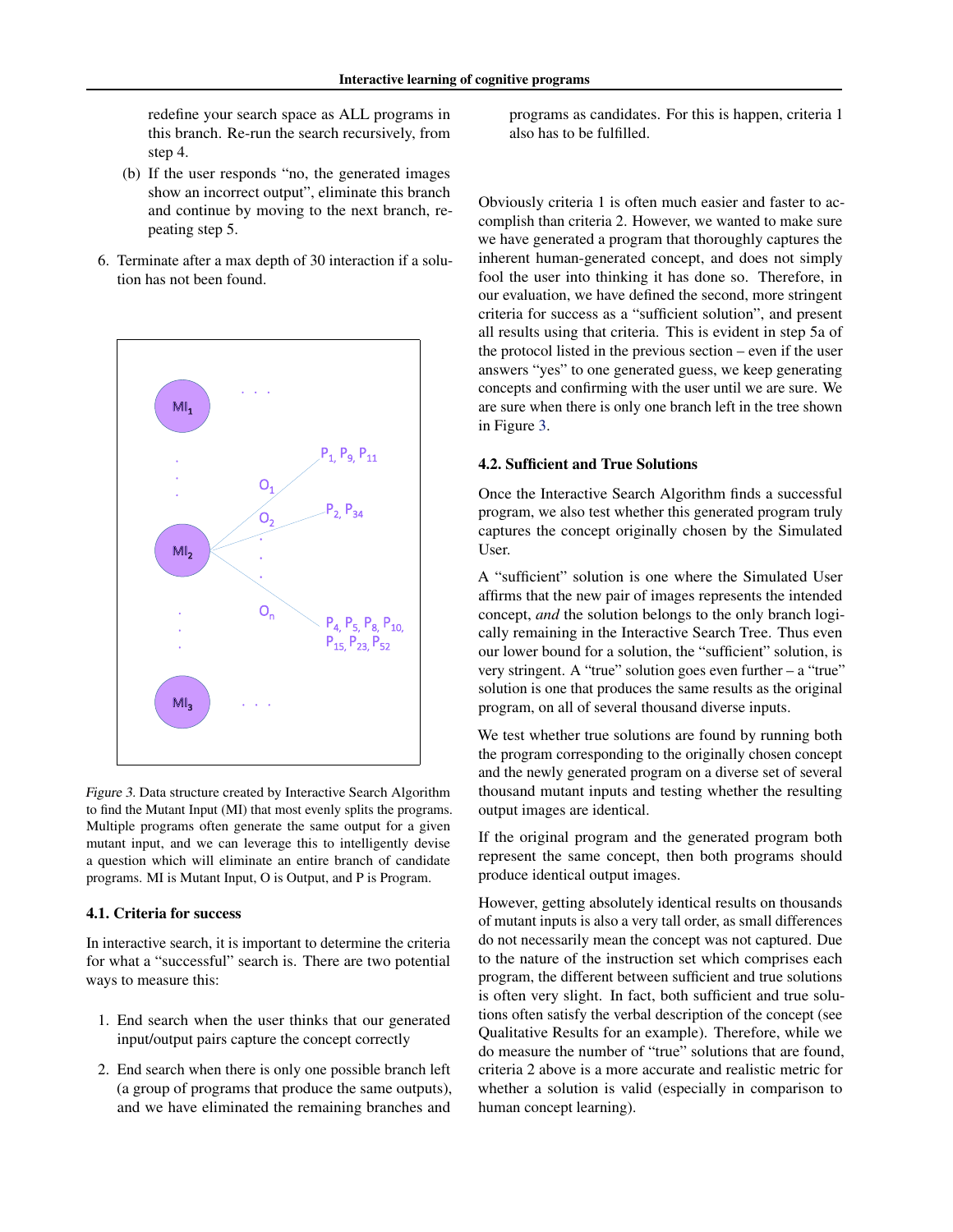| <b>TOTAL CONCEPTS</b>       | 546 |
|-----------------------------|-----|
| <b>SOLVED CONCEPTS</b>      | 441 |
| <b>SUFFICIENT SOLUTIONS</b> | 369 |
| <b>TRUE SOLUTIONS</b>       | 72  |

# 5. Results

Our Interactive Search Algorithm makes search tractable for a majority of the concepts covered in (Lázaro-Gredilla et al., [2019\)](#page-5-0). In particular, it solved 441/546 (80.76 %) concepts successfully, with only one example given.

#### 5.1. Quantitative Results

Of the 546 original concepts in VCC, Interactive Search using only a single demonstrated example of the concept yields 441 successfully solved concepts. Of these 441 successful solutions, 369 are sufficient solutions, and 72 are true solutions 1. Figure 4 and Figure 5 show that the Interactive Search Algorithm often yields at least a sufficient solution within a single interaction. True solutions, when found, are found within 10 interactions. All of these search processes use only a single example of the concept, as compared to 10 examples each in the original work (Lázaro-Gredilla et al., [2019\)](#page-5-0). Interactive learning makes this previously intractable task possible.



Figure 4. Most concepts are solved within a single interaction.

#### 5.2. Qualitative Results

The Interactive Search Algorithm successfully solves the majority of concepts given only a single example. We also investigated the real difference between a "true" solution and a "sufficient" solution using qualitative observations. We notice two patterns:



Figure 5. True solutions, when found, are found within 10 interactions.



Figure 6. Confusing mutant input for concept "move red square object to left bottom corner" – there are two red square objects, and one is already in the left bottom corner

- 1. Some inputs were inevitably included that were confusing even for humans, due to our strategy of generating thousands of mutant inputs for thorough testing. If even one of these confusing inputs created different outputs, it would be labelled as a "sufficient" solution, which is a very stringent bar. For example, Figure 6 shows one mutant input for a concept called "move square red shape to left bottom corner". The "sufficient" solution program found for this concept was marked as such because it was not able to reproduce the concept on this mutant input. This is a reasonably confusing mutant input even for a human, because there are two red square objects, and one is already in the left bottom corner. It makes sense that this would cause slight differences between the outputs of the original and generated programs.
- 2. Some outputs, while not identical to the outputs of the original, are still technically valid representations of the given concept. For example, the Figure [7](#page-5-0) shows

Table 1. Interactive Search Algorithm solved 441 out of 546 original VCC concepts using only one input example